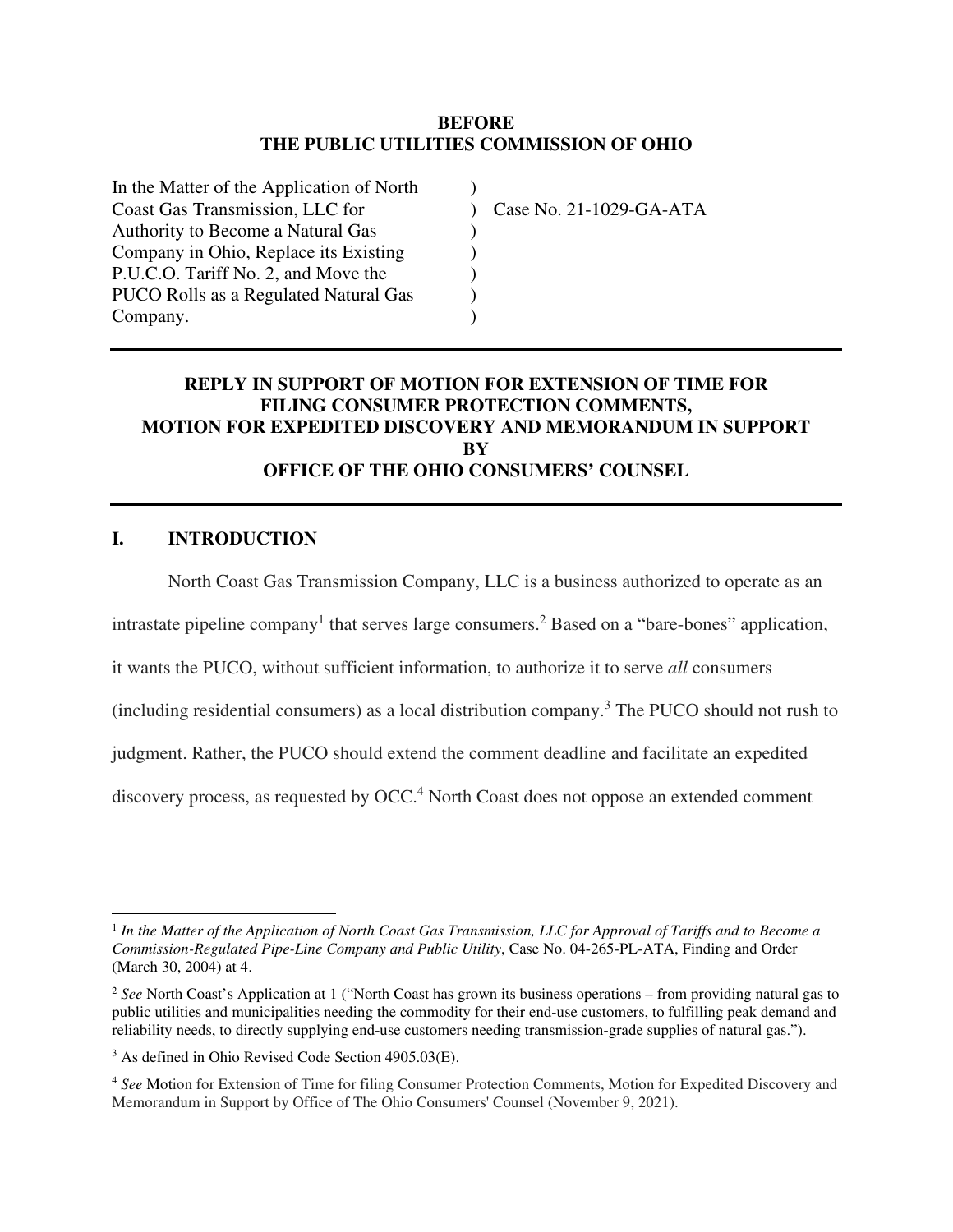deadline.<sup>5</sup> But North Coast balks at OCC's expedited discovery request.<sup>6</sup> To protect consumers, the PUCO should require North Coast to adhere to a seven-day turnaround for discovery as requested by OCC.

#### **II. RECOMMENDATION**

### **A. To protect consumers, the PUCO should require North Coast to respond to stakeholders' discovery requests within seven days.**

North Coast filed its application in this case on October 4, 2021, asking to convert from a natural gas pipeline company to a local distribution company.<sup>7</sup> As a business authorized to operate as an intrastate pipeline company,<sup>8</sup> North Coast now serves large consumers.<sup>9</sup> If its "bare-bones" application is granted, North Coast will be able to serve *all* consumers – including residential consumers.

A procedural schedule was set on October 22, 2021, calling for initial comments 30 days from the Entry (November 22, 2021) and reply comments 21 days after the initial comments

<sup>5</sup> *See* Memorandum Contra, In Part, to the Office of the Ohio Consumers' Counsel's Motion for Extension of Time & Motion for Expedited Discovery and Memorandum in Support (November 24, 2021) at 1 ("North Coast is agreeable to setting the initial comment deadline as December 20, 2021, which OCC identified in its motions.").

<sup>&</sup>lt;sup>6</sup> See id. ("North Coast disagrees, however, with OCC's request for a seven-day response time for serving discovery responses. A more reasonable time period for responses should be set, particularly because the onus will fall primarily on North Coast and OCC has not justified its proposed seven-day timeframe. North Coast would not object if a 10-day response time is set.").

<sup>7</sup> *See* North Coast's Application.

<sup>8</sup> *In the Matter of the Application of North Coast Gas Transmission, LLC for Approval of Tariffs and to Become a Commission-Regulated Pipe-Line Company and Public Utility*, Case No. 04-265-PL-ATA, Finding and Order (March 30, 2004) at 4.

<sup>9</sup> *See* North Coast's Application at 1 ("North Coast has grown its business operations – from providing natural gas to public utilities and municipalities needing the commodity for their end-use customers, to fulfilling peak demand and reliability needs, to directly supplying end-use customers needing transmission-grade supplies of natural gas.").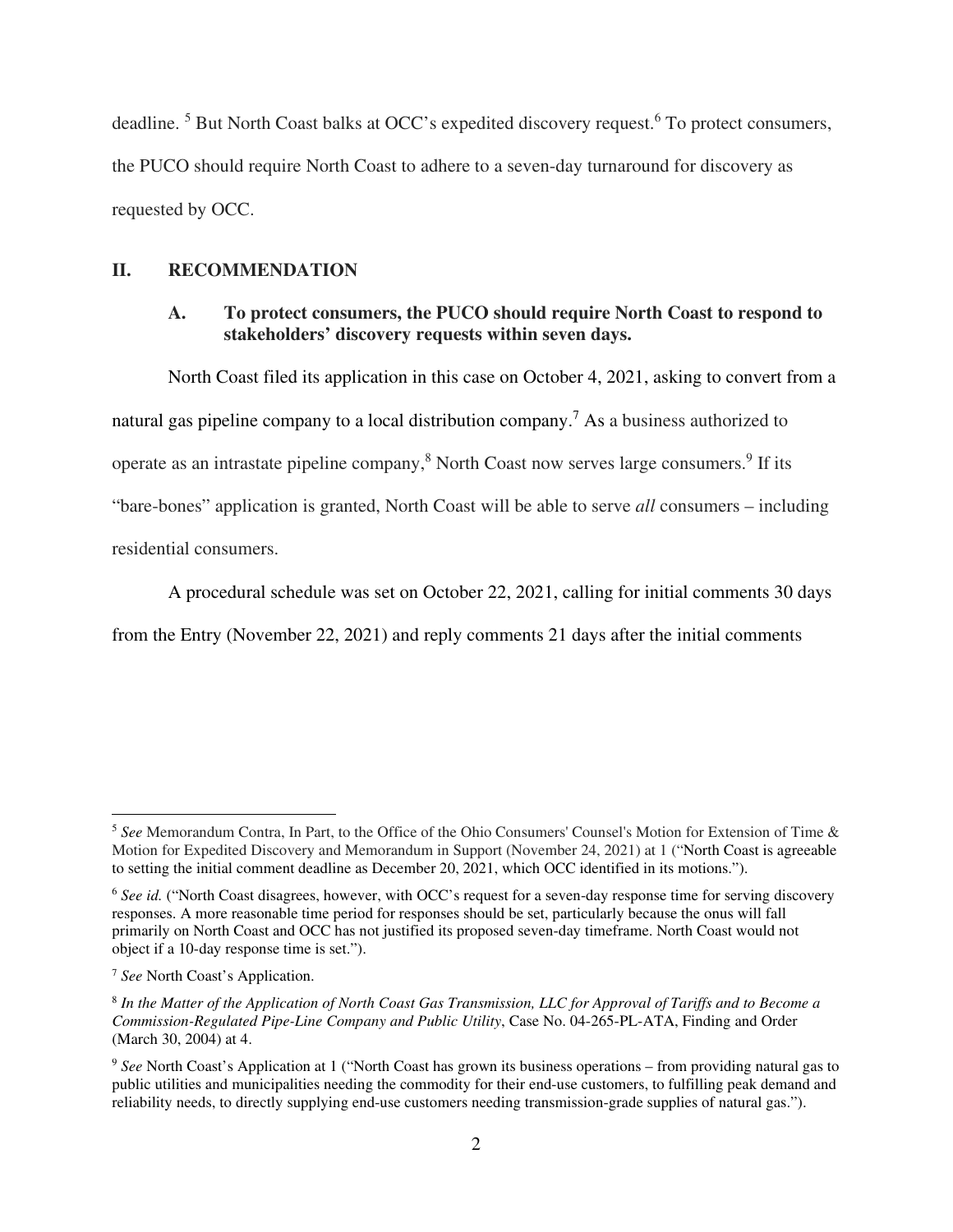were due (December 13, 2021).<sup>10</sup> To protect consumers, we asked the PUCO to extend the comment deadline until *at least* December 20, 2021.<sup>11</sup> We also asked the PUCO to shorten the response time for discovery requests to seven days.<sup>12</sup>

The Attorney Examiner suspended the procedural schedule set on October 22, 2021.<sup>13</sup> That is much appreciated.

But now in its memorandum contra to our consumer protection requests, North Coast objects to our proposal for a seven-day turnaround for discovery requests, saying the proposal was unreasonable and that we had not justified it.<sup>14</sup> Instead, it proposed a ten-day turnaround.<sup>15</sup>

We described with specificity our consumer protection concerns and the open questions raised by North Coast's application that need answered through timely discovery requests.<sup>16</sup> If the PUCO indeed sets December 20, 2021 as the deadline for filing comments, a seven-day turnaround for discovery requests is necessitated. This timeframe will allow for two rounds of discovery (accounting for drafting the discovery requests, receiving responses, analyzing the responses, and then follow-up). North Coast's ten-day proposal will allow for only one. That is not sufficient in light of the consumer protection concerns we have raised.<sup>17</sup>

<sup>15</sup> *See id.* 

<sup>17</sup> *See id.* 

<sup>10</sup> *See* Entry (October 22, 2021).

<sup>&</sup>lt;sup>11</sup> See Motion for Extension of Time for filing Consumer Protection Comments, Motion for Expedited Discovery and Memorandum in Support by Office of The Ohio Consumers' Counsel (November 9, 2021).

<sup>12</sup> *See id.*

<sup>13</sup> *See* Entry (November 18, 2021) at para. 5.

<sup>&</sup>lt;sup>14</sup> *See id.* ("North Coast disagrees, however, with OCC's request for a seven-day response time for serving discovery responses. A more reasonable time period for responses should be set, particularly because the onus will fall primarily on North Coast and OCC has not justified its proposed seven-day timeframe. North Coast would not object if a 10-day response time is set.").

<sup>16</sup> *See, e.g.,* Motion for Extension of Time for filing Consumer Protection Comments, Motion for Expedited Discovery and Memorandum in Support by Office of The Ohio Consumers' Counsel (November 9, 2021) at 1-2.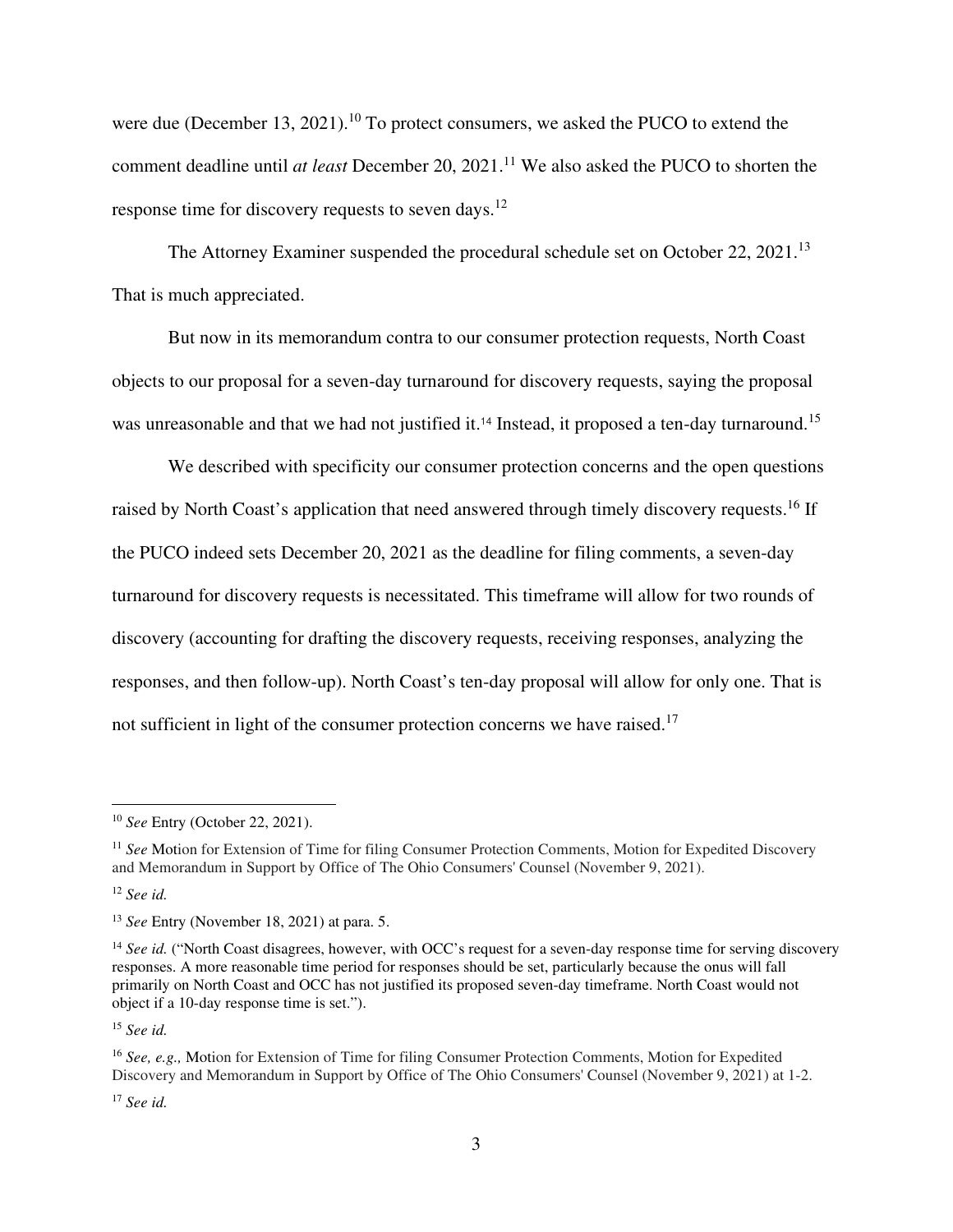Further, the PUCO should be mindful that responses to discovery requests are not always timely or complete. As we have informed the PUCO, we have already served a first set of discovery on North Coast.<sup>18</sup> However, North Coast's responses are delayed. We are expecting responses to the discovery on December 2, 2021. This kind of delayed discovery response makes even a December 20, 2021 date for comments filing not realistic.

Given the important consumer protections questions we have raised, and the inevitable uncertainty to receiving timely and complete responses to discovery requests, North Coast's tenday proposal does not provide for adequate consumer protections. Our seven-day proposal for turning around responses does. And it is perfectly consistent with previous orders shortening the response time to discovery requests.<sup>19</sup> Our proposal should be accepted, North Coast's rejected, in consumers' interest.

#### **III. CONCLUSION**

This is an important case for consumers. It should be resolved in a timely manner with all parties having access to complete and adequate information. Shortening the response time for responding to discovery requests to seven days will help parties do that.

<sup>18</sup> *See id.* at 2.

<sup>19</sup> *See, e.g., In the Matter of the Application of Ohio Edison Company, the Cleveland Electric Illuminating Company, and the Toledo Edison Company for Authority to Provide for a Standard Service Offer*, Case No. 14-1297-EL-SSO, Transcript from June 2, 2015 Conference at 96 (reducing discovery response time to seven days in light of hearing schedule); *In the Matter of the Commission Review of the Capacity Charges of Ohio Power Company and Columbus Southern Power Company*, Case No. 10-2929-EL-UNC, Entry (March 23, 2012) (reducing discovery response time to seven days "in fairness to all the parties and to facilitate the efficient and timely consideration of the issues."; *In the Matter of the Application of Duke Energy Ohio, Inc. for an Increase in Electric Distribution Rates, et al.*, Case Nos. 17-32-EL-AIR, *et al.*, Entry (May 9, 2018) (reducing discovery response time to seven days).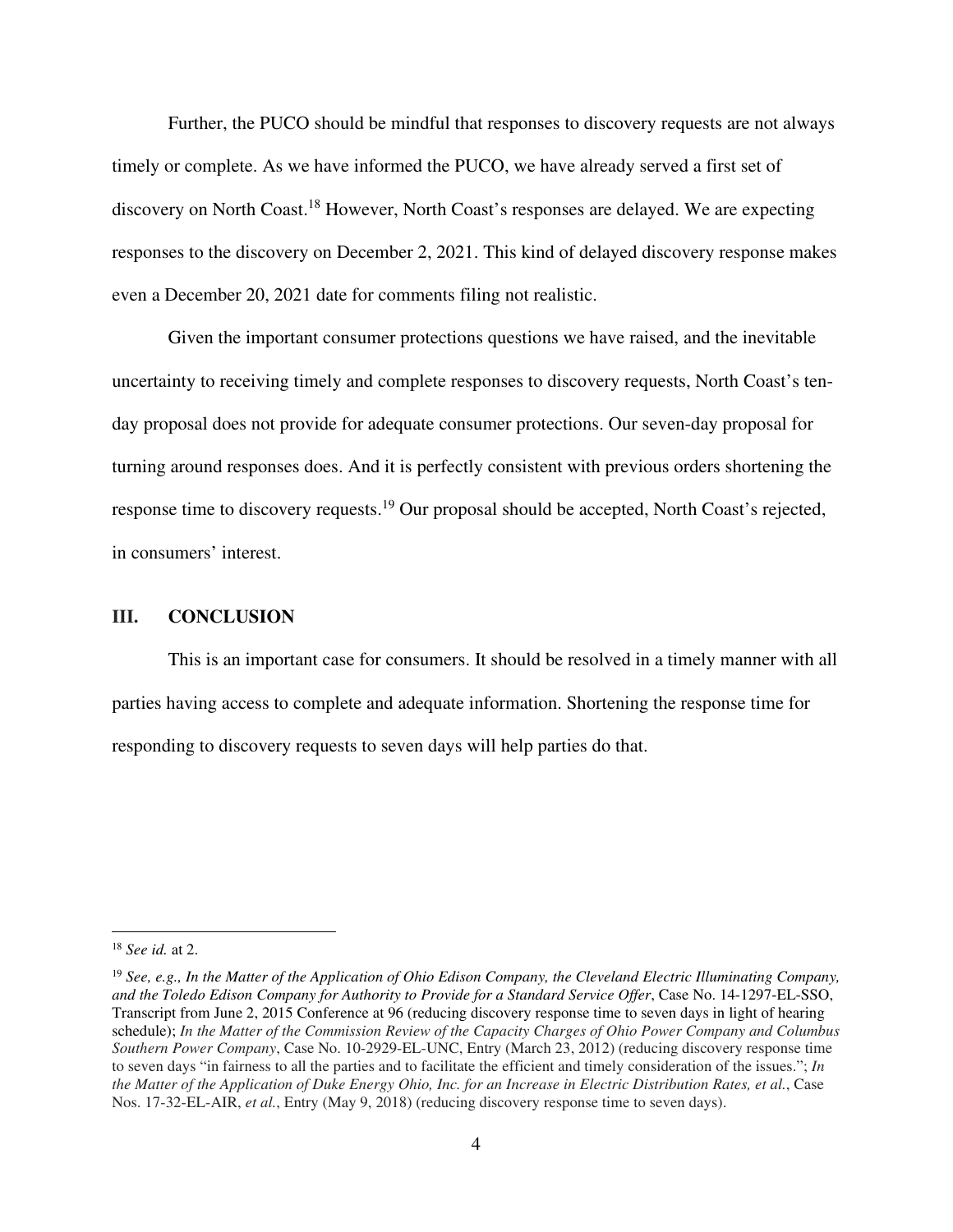Respectfully submitted,

Bruce Weston (0016973) Ohio Consumers' Counsel

*/s/ Amy Botschner O'Brien*  Amy Botschner O'Brien (0074423) Counsel of Record William J. Michael (0070921) Assistant Consumers' Counsel

### **Office of the Ohio Consumers' Counsel**

65 East State Street, Suite 700 Columbus, Ohio 43215 Telephone [Botschner O'Brien]: (614) 466-9575 Telephone [Michael]: (614) 466-1291 amy.botschner.obrien@occ.ohio.gov william.michael@occ.ohio.gov (willing to accept service by e-mail)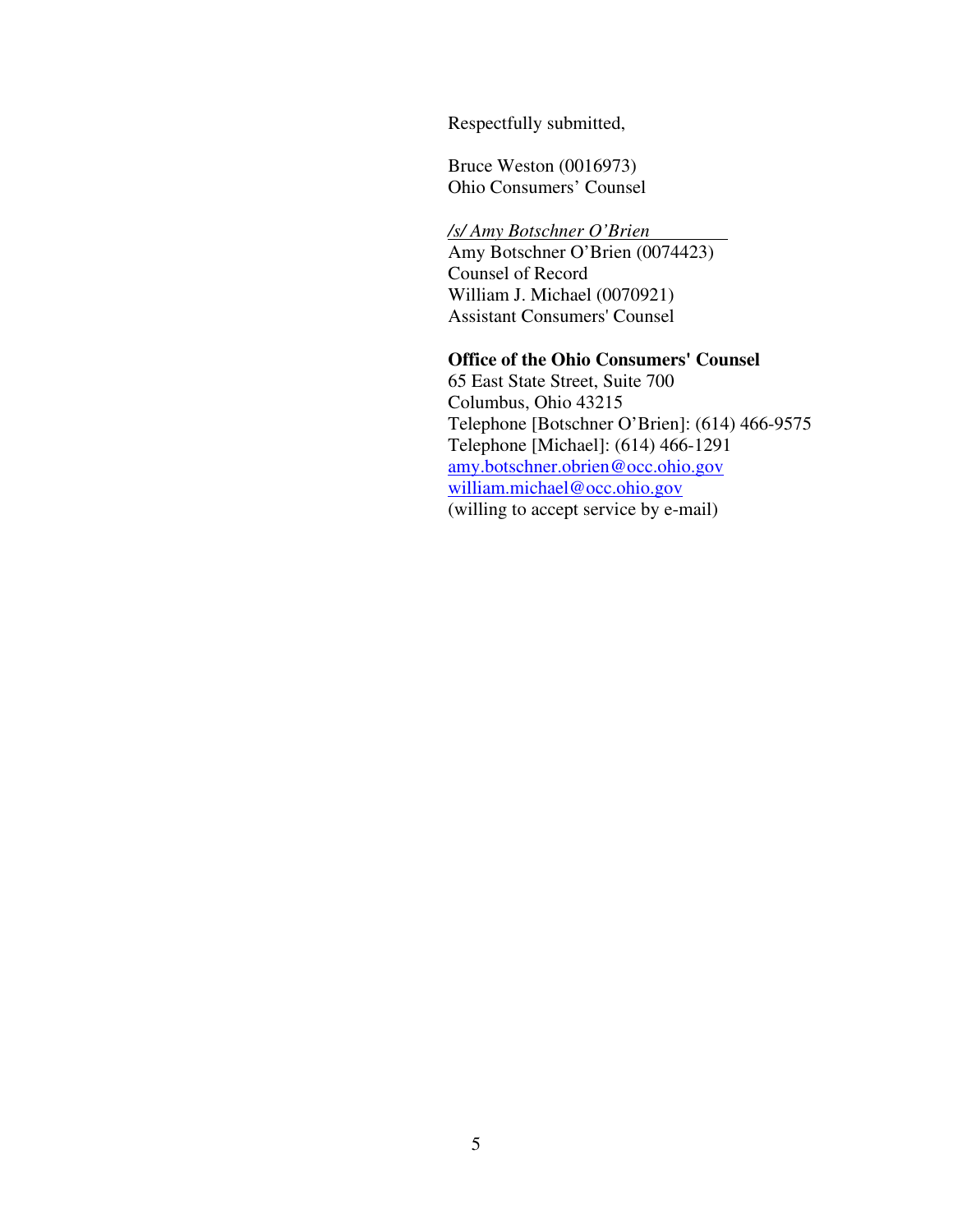## **CERTIFICATE OF SERVICE**

I hereby certify that a copy of this Reply was served on the persons stated below via

electronic transmission this 1st day of December 2021.

*/s/ Amy Botschner O'Brien*  Amy Botschner O'Brien Assistant Consumers' Counsel

The PUCO's e-filing system will electronically serve notice of the filing of this document on the following parties:

## **SERVICE LIST**

thomas.shepherd@ohioAGO.gov werner.margard@ohioAGO.gov

Attorney Examiner:

david.hicks@puco.ohio.gov

mjsettineri@vorys.com glpetrucci@vorys.com josephclark@nisource.com johnryan@nisource.com whitt@whitt-sturtevant.com kennedy@whitt-sturtevant.com fykes@whitt-sturtevant.com andrew.j.campbell@dominionenergy.com